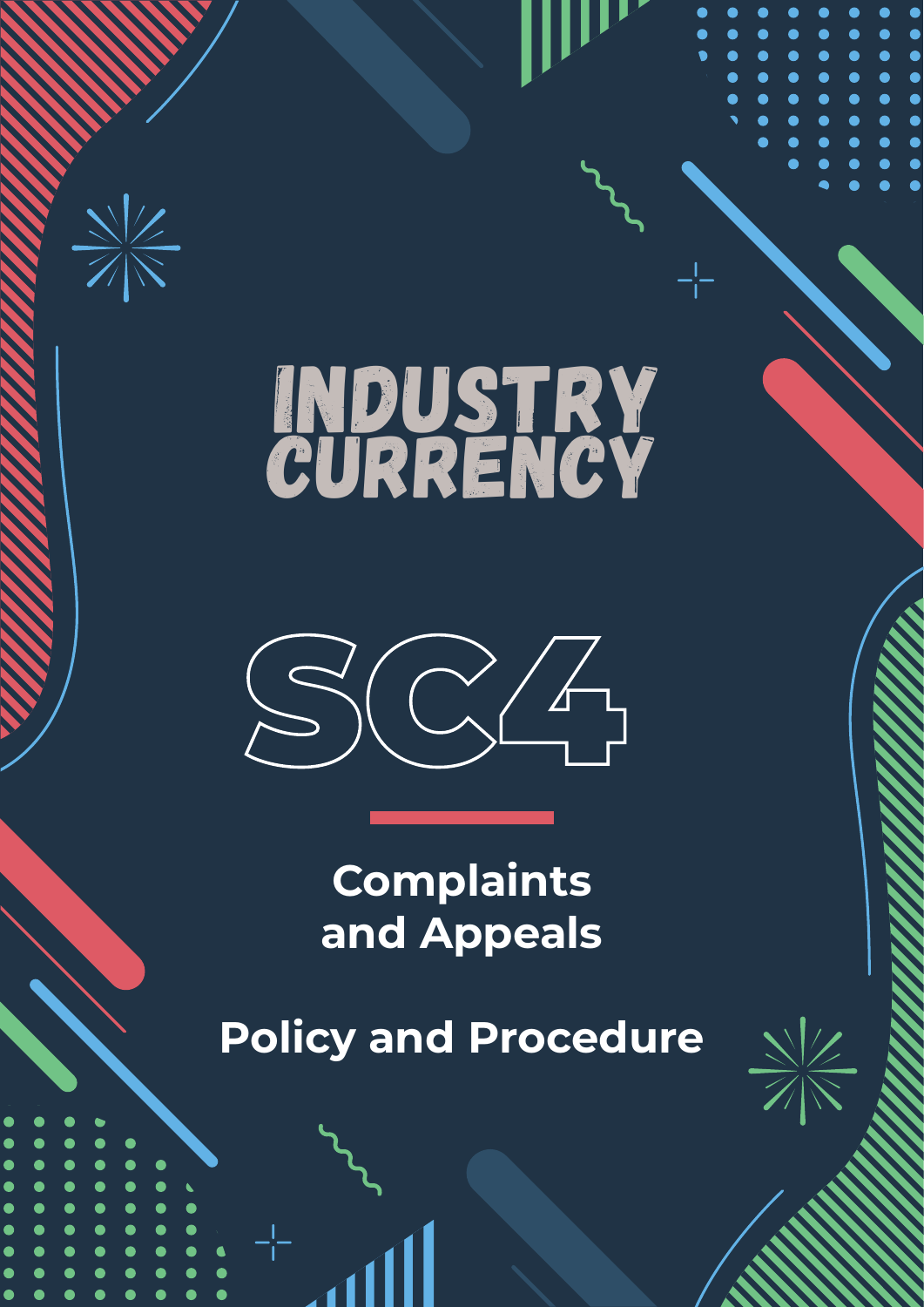### Purpose

The purpose of this policy and procedure is to outline Industry Currency's approach to managing dissatisfaction, formal complaints and appeals of students, clients, staff and other members of the community. It provides a transparent approach for all complaints and appeals to be addressed in a fair, efficient and confidential manner.

This policy and procedure ensures compliance with Standard 6 of the Standards.

Industry Currency listens and responds to issues and concerns raised by students, employers, industry and the community about training courses and provider performance whether or not a formal complaint is made. If a formal complaint and appeal is received by Industry currency from students, employers or the community, it will be taken seriously as constructive feedback and viewed as an opportunity for improvement. If a formal complaint is not made, any constructive feedback received will be used in Industry Currency's continuous improvement processes.

Despite all efforts of Industry Currency to provide satisfactory services to its students, employers and the community, complaints may occasionally arise that require formal resolution. The following procedure provides students, employers and the community an opportunity to have any issues relating to a substantiated complaint or appeal resolved and resolutions reached that attempt to satisfy all parties involved. All complaints and appeals received at Industry Currency are treated confidentially, observing procedural fairness and actioned in a timely manner.

This internal complaints and appeals process will be implemented at no cost to the complainant.

Industry Currency commits to processing each complaint and appeal professionally and fairly. Industry Currency acknowledges and agrees that it will respond to and co-operate in good faith with any complaints handling mechanism or process established by the Department from time to time, for the purpose of resolving student complaints or other issues in relation to the Training Provider's delivery of Training Services

- We will treat all complaints or appeals in a fair, constructive and timely manner
- We will handle complaints or appeals professionally and confidentially
- We will attempt to satisfies all parties with a resolution to a complaint or appeal

#### **What is a complaint?**

A complaint is an expression of dissatisfaction with an action, product or service provided by Industry Currency. Complaints may be received from students, employers, members of the community, stakeholders, contractors or our staff.

#### **What is an appeal?**

1 | © INDUSTRY CURRENCY PTY LTD | ACN: 633 564 940 | RTO CODE: 45712 | VERSION 1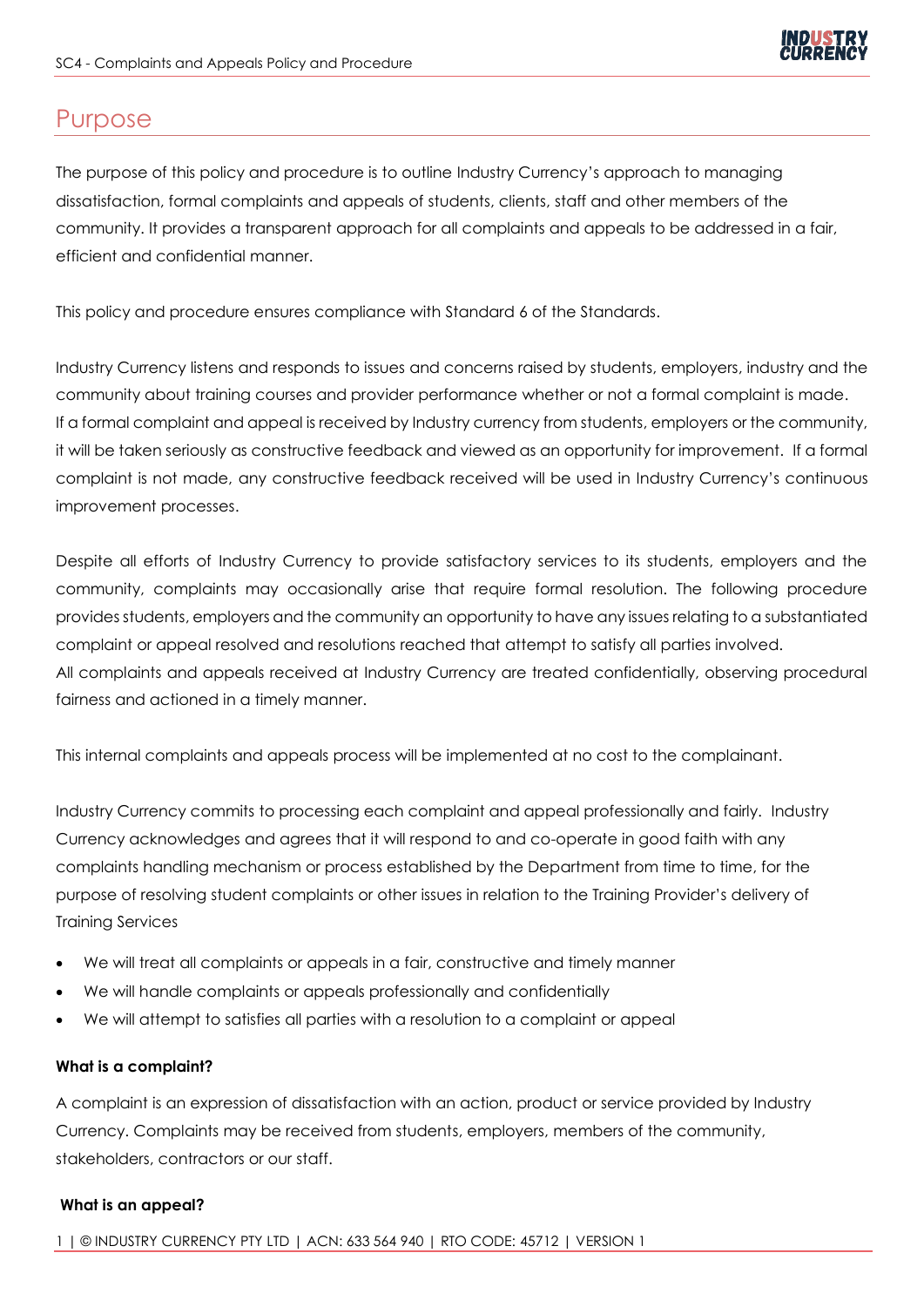An appeal is where a student, employer, member of the community, stakeholder, contractor or a staff member may dispute a decision made by Industry Currency. The decision in question may be an assessment decision or may be about any other aspect relating to our operations.

## **Definitions**

**Appeal** means a request for a decision made by Industry Currency to be reviewed

**Complaint** means a person's formal expression of dissatisfaction with any product or service provided by Industry Currency

**Services** means training, assessment, related educational and support services and/or activities related to the recruitment of prospective learners. It does not include services such as student counselling, mediation or ICT support

**SRTOs** means the Standards for RTOs 2015 – refer definition of 'Standards'

**Standards** means the Standards for Registered Training Organisations (RTOs) 2015 of the VET Quality Framework which can be accessed from [www.asqa.gov.au](http://www.asqa.gov.au/)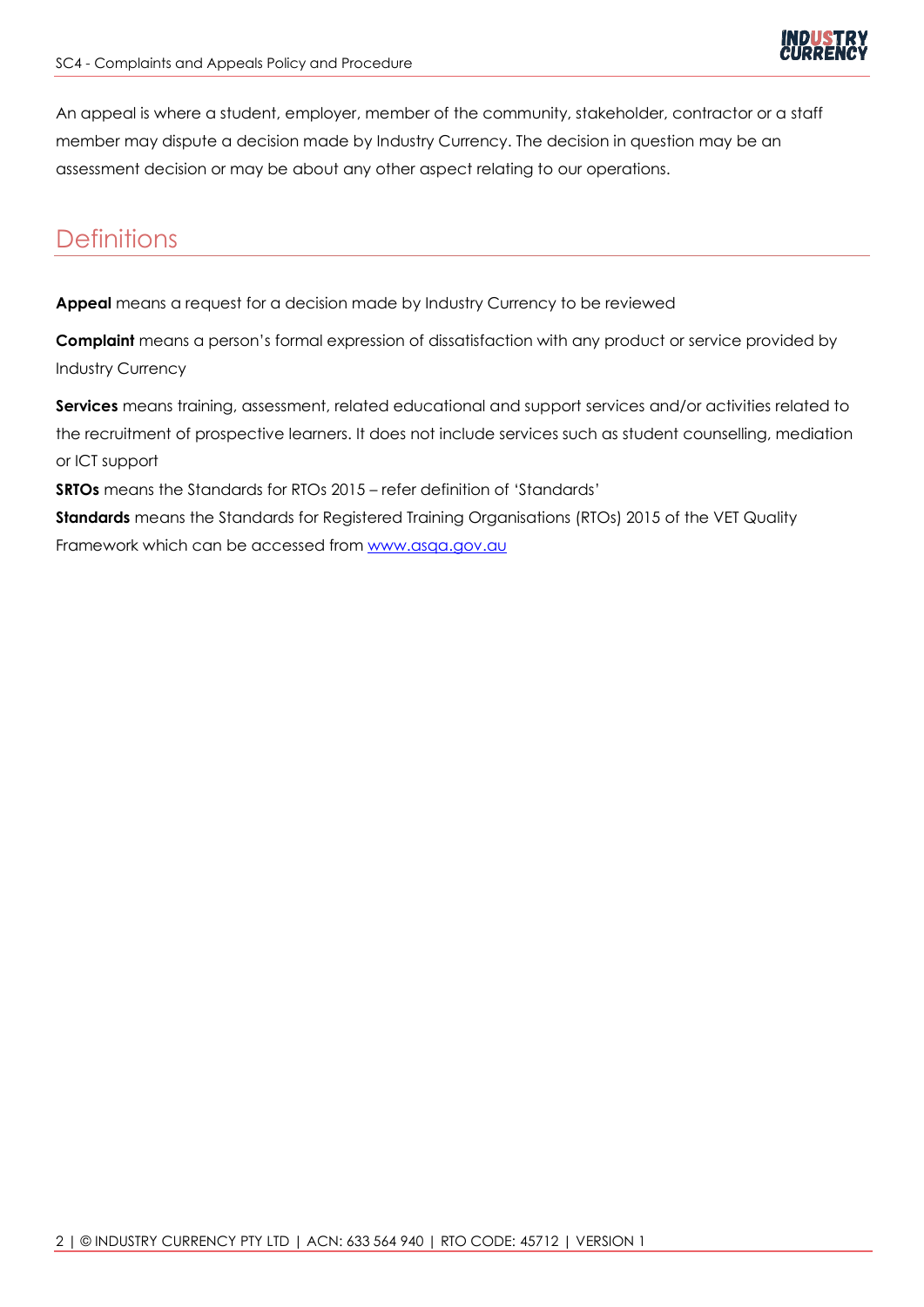

## **Policy**

#### **1. Nature of complaints and appeals**

- Industry Currency responds to all allegations involving the conduct of:
	- − The RTO, its trainers and assessors and other staff.
	- − Any third party providing Services on behalf of Industry Currency.
	- − Any student or client of Industry Currency.
- Complaints may be made in relation to any of Industry Currency's services and activities such as:
	- − the application and enrolment process
	- − marketing information
	- − the quality of training and assessment provided
	- − training and assessment matters, including student progress, student support and assessment requirements
	- − the way someone has been treated
	- − the actions of another student
- An appeal is a request for a decision made by Industry Currency to be reviewed. Decisions may have been about:
	- − course admissions
	- − refund assessments
	- − response to a complaint
	- − assessment outcomes / results
	- − other general decisions made by Industry Currency

#### **2. Principles of resolution**

- Industry Currency is committed to providing a procedurally fair complaints and appeals process that is carried out free from bias, following the principles of natural justice. Through this policy and procedure, Industry Currency ensures that complaints and appeals:
	- Are responded to in a consistent and transparent manner.
	- − Are responded to promptly, objectively, with sensitivity and confidentiality.
	- − Are able to be made at no cost to the individual.
	- − Are used as an opportunity to identify potential causes of the complaint or appeal and take actions to prevent the issues from recurring as well as identifying any areas for improvement.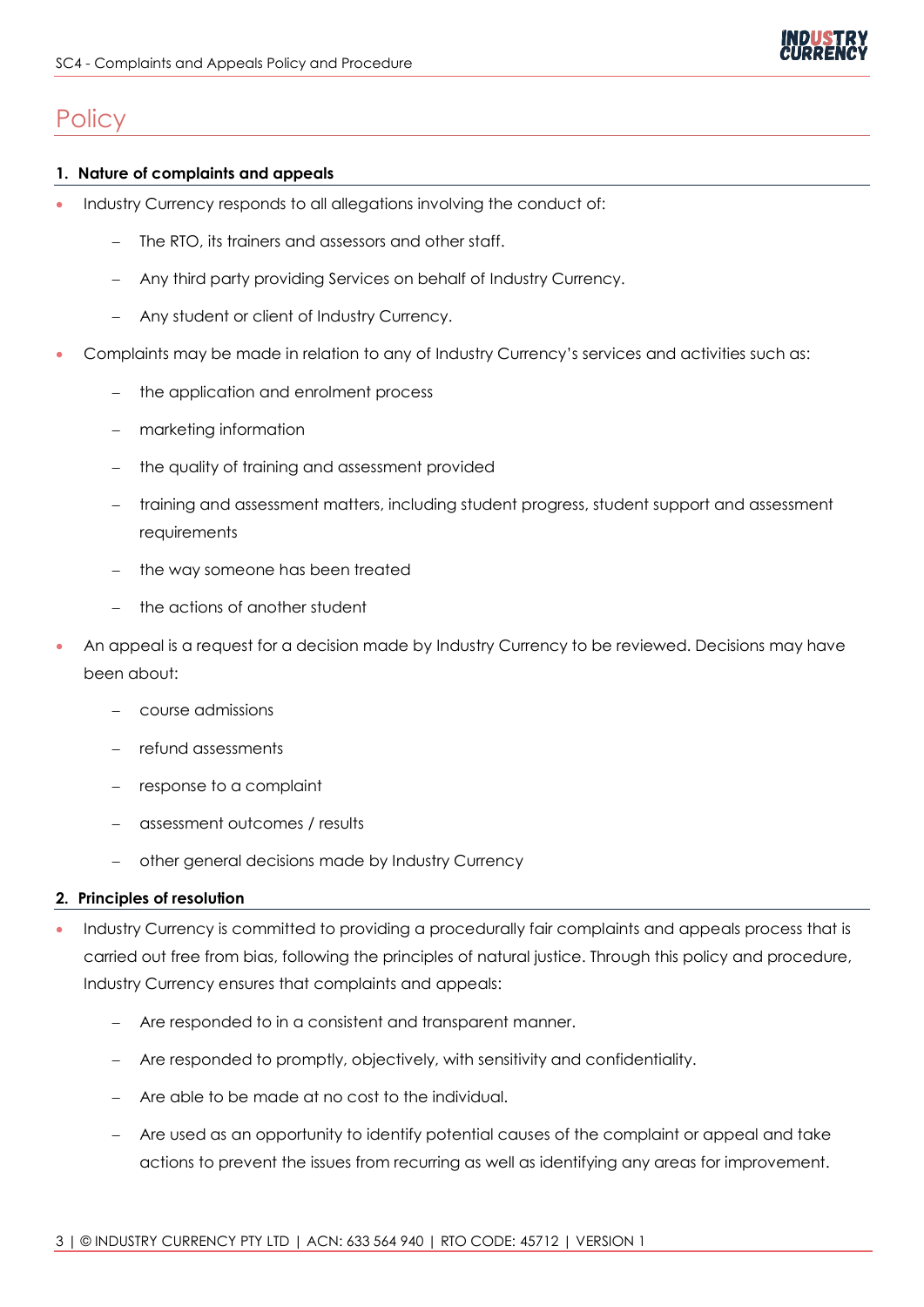- Industry Currency will inform all persons or parties involved in any allegations made as well as providing them with an opportunity to present their side of the matter.
- Nothing in this policy and procedure limits the rights of an individual to take action under Australia's Consumer Protection laws and it does not circumscribe an individual's rights to pursue other legal remedies.

Where a student chooses to access this policy and procedure, Industry Currency will maintain the student's enrolment while the complaints/appeals handling process is ongoing.

#### **3. Timeframes for resolution**

• Complaints and appeals will be finalised as soon as practicable or at least within 10 working calendar days unless there is a significant reason for the matter to take longer. In matters where additional time is needed, the complainant or appellant will be advised in writing of the reasons and will be updated weekly on the progress of the matter until such a time that the matter is resolved.

#### **4. Records of complaints and appeals**

• Industry Currency will maintain a record of all complaints and appeals and their outcomes on the Complaints and Appeals Register, which will be securely stored according to the Privacy Policy and Procedures.

#### **5. Making a complaint or appeal**

- Complaints about a particular incident should be made as soon as possible after the incident occurring and appeals must be made within thirty (30) calendar days of the original decision being made.
- Complaints and appeals must be made in writing using the *Complaints and Appeals Form* on our website:<https://industrycurrency.edu.au/student-services>
- When making a complaint or appeal, provide as much information as possible to enable Industry Currency to investigate and determine an appropriate solution. This should include:
	- − The issue you are complaining about or the decision you are appealing describe what happened and how it affected you.
	- − Any evidence you have to support your complaint or appeal.
	- − Details about the steps you have already taken to resolve the issue.
	- − Suggestions about how the matter might be resolved.
- Your complaint or appeal will be acknowledged in writing via email or post within 7 days of receipt.

#### **6. Resolution of complaints and appeals**

- Some or all members of the management team of Industry Currency will be involved in resolving complaints and appeals as outlined in the procedures.
- Where a complaint or appeal involves another individual or organisation, they will be given the opportunity to respond to any allegations made.

#### 4 | © INDUSTRY CURRENCY PTY LTD | ACN: 633 564 940 | RTO CODE: 45712 | VERSION 1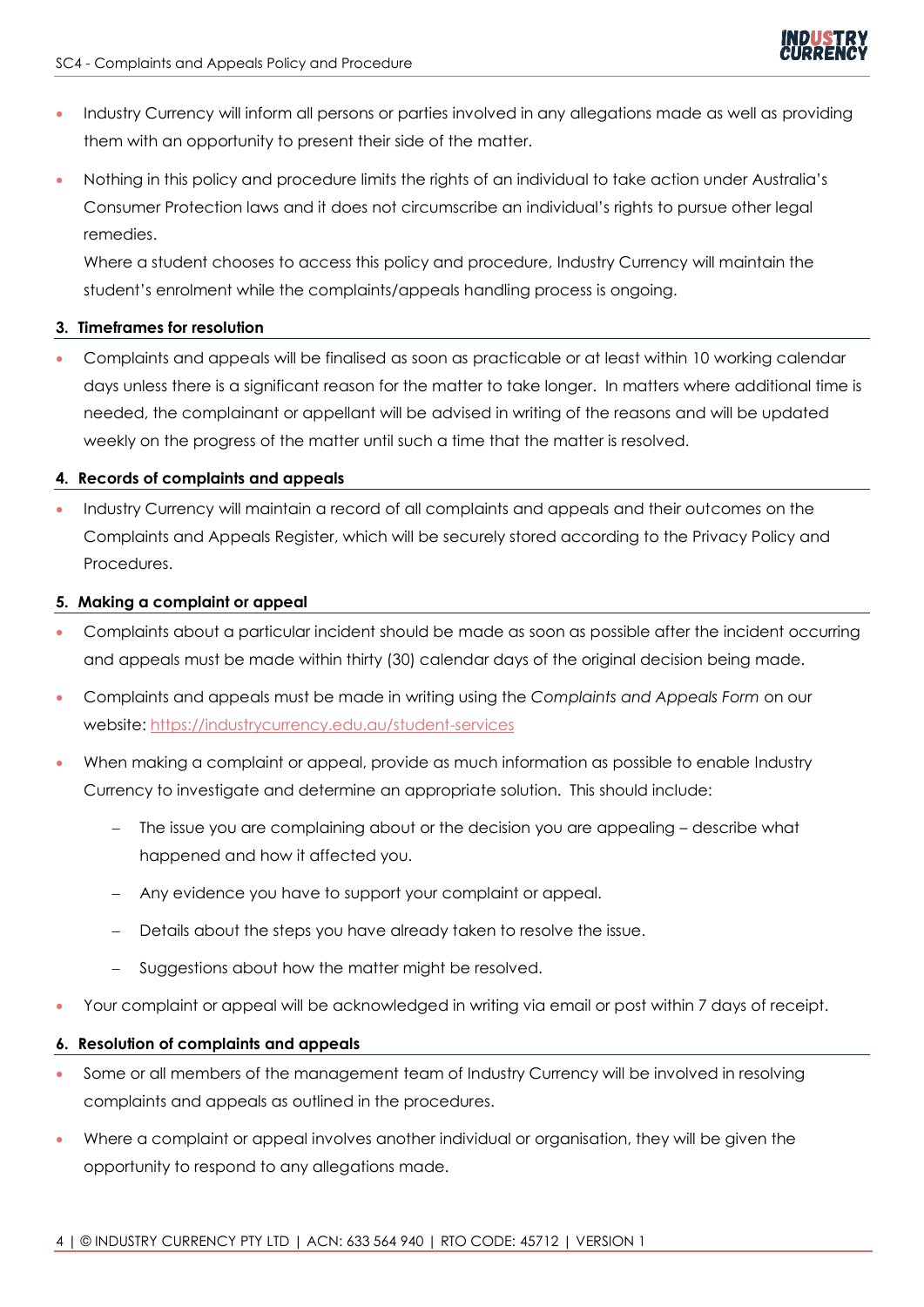- Where a third party delivering Services on behalf of the RTO is involved, they will be included in the process of resolving the complaint or appeal.
- In the case of an assessment appeal, an assessor who is independent from the original decision will assess the original task again. The outcome of this assessment will be the result granted for the assessment task.

#### **7. Independent parties**

- Industry Currency acknowledges the need for an appropriate independent party to be appointed to review a matter where this is requested by the complainant or appellant and the internal processes have failed to resolve the matter. Costs associated with independent parties to review a matter must be covered by the complainant/appellant unless the decision to include an independent party was made by Industry Currency.
- Industry Currency may also appoint the independent party to be involved in the resolution of a complaint or appeal where it is deemed necessary.
- The independent party recommended by Industry Currency is Resolution Institute however complainants and appellants are able to use their own external party at their own cost.
- Industry Currency will provide complete cooperation with the external mediator investigating the complaint/appeal and will be bound by the recommendations arising out of this process.
- The CEO will ensure that any recommendations made are implemented within twenty (10) calendar days of being notified of the recommendations. The complainant or appellant will also be formally notified in writing of the outcome of the mediation.

#### **8. External complaint avenues**

Complaints can also be made via the following avenues:

• National Training Complaints Hotline:

The National Training Complaints Hotline is a national service for consumers to register complaints concerning vocational education and training. The service refers consumers to the appropriate agency/authority/jurisdiction to assist with their complaint. Consumers can register a complaint with the National Training Complaints Hotline by:

- − Phone**:** 13 38 73, Monday–Friday, 8am to 6pm nationally.
- Email: [ntch@education.gov.au](mailto:ntch@education.gov.au)

For more information about the National Training Complaints Hotline, refer to the following webpage: <https://www.education.gov.au/NTCH>

• Australian Skills Quality Authority (ASQA):

Complainants may also complain to Industry Currency's registering body, Australian Skills Quality Authority (ASQA).

ASQA can investigate complaints about Industry Currency in relation to: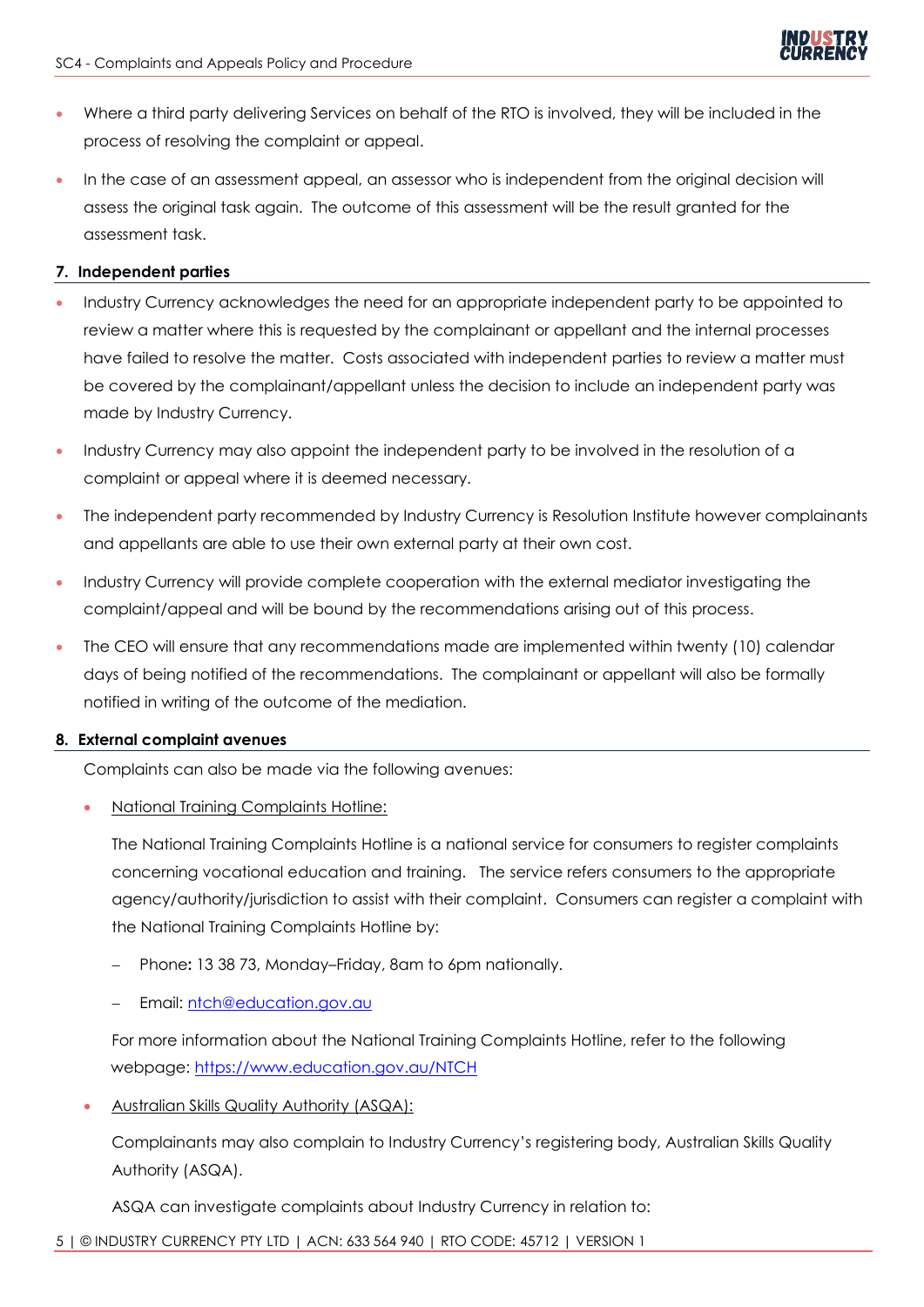

- the quality of our training and assessment
- our marketing and advertising practices

#### For students:

- ASQA may not be able to investigate complaint if you do not include evidence that you have already exhausted our formal internal complaints process as above.
- If your complaint does not fall within ASQA's jurisdiction, it may be resolved more quickly if you directly contact the agency responsible as listed on the relevant webpage below.
- Please refer to the following webpage below before making a complaint to ASQA: [https://www.asqa.gov.au/complaints/make-complaint-domestic-students/before-you-make](https://www.asqa.gov.au/complaints/make-complaint-domestic-students/before-you-make-complaint)[complaint](https://www.asqa.gov.au/complaints/make-complaint-domestic-students/before-you-make-complaint)

For other stakeholders:

Information about the process and information you should provide is available here: <https://www.asqa.gov.au/complaints/make-complaint-other-stakeholders>

#### **9. Publication**

This policy and procedure will be published in the *Student Handbook* and on Industry Currency's website.